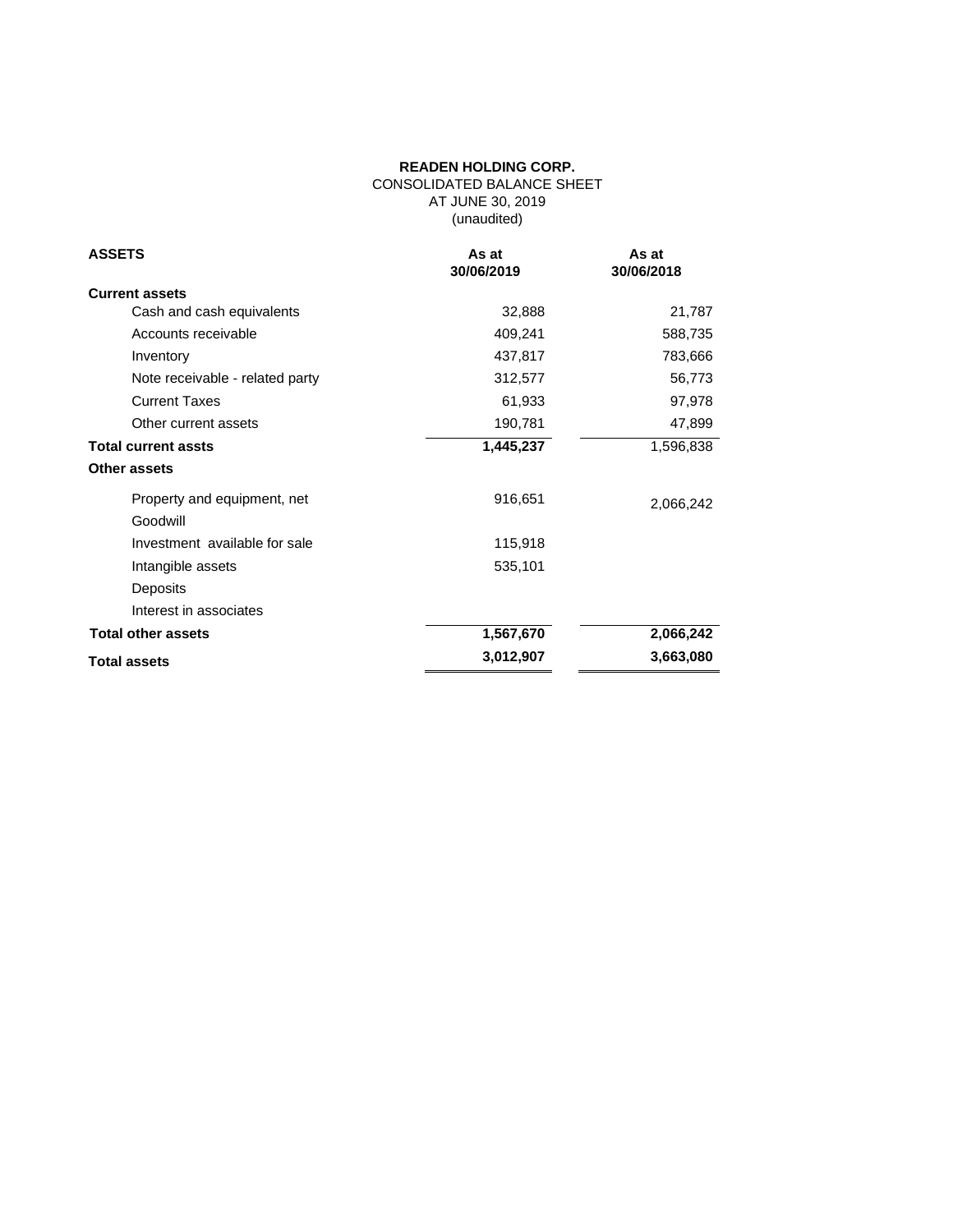# **READEN HOLDING CORP.** CONSOLIDATED BALANCE SHEET AT JUNE 30, 2019 (unaudited)

# **LIABILITIES AND STOCKHOLDERS' EQUITY**

| <b>Current liabilities</b>                 |              |              |
|--------------------------------------------|--------------|--------------|
| Accounts payable                           | 231,444      | 365,789      |
| Consignment stock                          |              |              |
| Interest payable                           | 27,974       | 13,675       |
| Advances payable - related parties         | 75,672       | 87,990       |
| Director fees payable                      | 9,310        |              |
| Loans payable                              | 417,977      | 320,580      |
| Notes payable                              |              | 711,371      |
| Other current liabilities                  | 185,212      | 211,687      |
| <b>Total current liabilities</b>           | 947,589      | 1,711,092    |
| <b>Other liabilities</b><br>Notes payable  |              |              |
| Notes payable - related parties            |              | 31,622       |
| Loans payable, net of current portion      | 815,152      | 1,167,654    |
| Other non-current liabilities              | 21,334       | 28,790       |
| <b>Total liabilities</b>                   | 836,486      | 1,228,066    |
| <b>Stockholders' Equity</b>                |              |              |
| Convertible preferred stock                | 767          | 767          |
| Common stock                               | 263,476      | 263,476      |
| Additional paid-in capital                 | 644,500      | 644,500      |
| Exchange reserve                           | $-11,149$    | 33,198       |
| Subordinated Ioan Non-controlling interest | 1,725,318    | 1,725,318    |
| none controlling interest                  |              |              |
| provision                                  | 10,000       | 20,160       |
| Other reserve                              |              |              |
| Retained earnings previous periods         | $-1,873,497$ | $-2,012,266$ |
| Retained earnings this period              | 469,417      | 138,769      |
| <b>Total Stockholders' equity</b>          |              |              |
|                                            | 1,228,832    | 723,922      |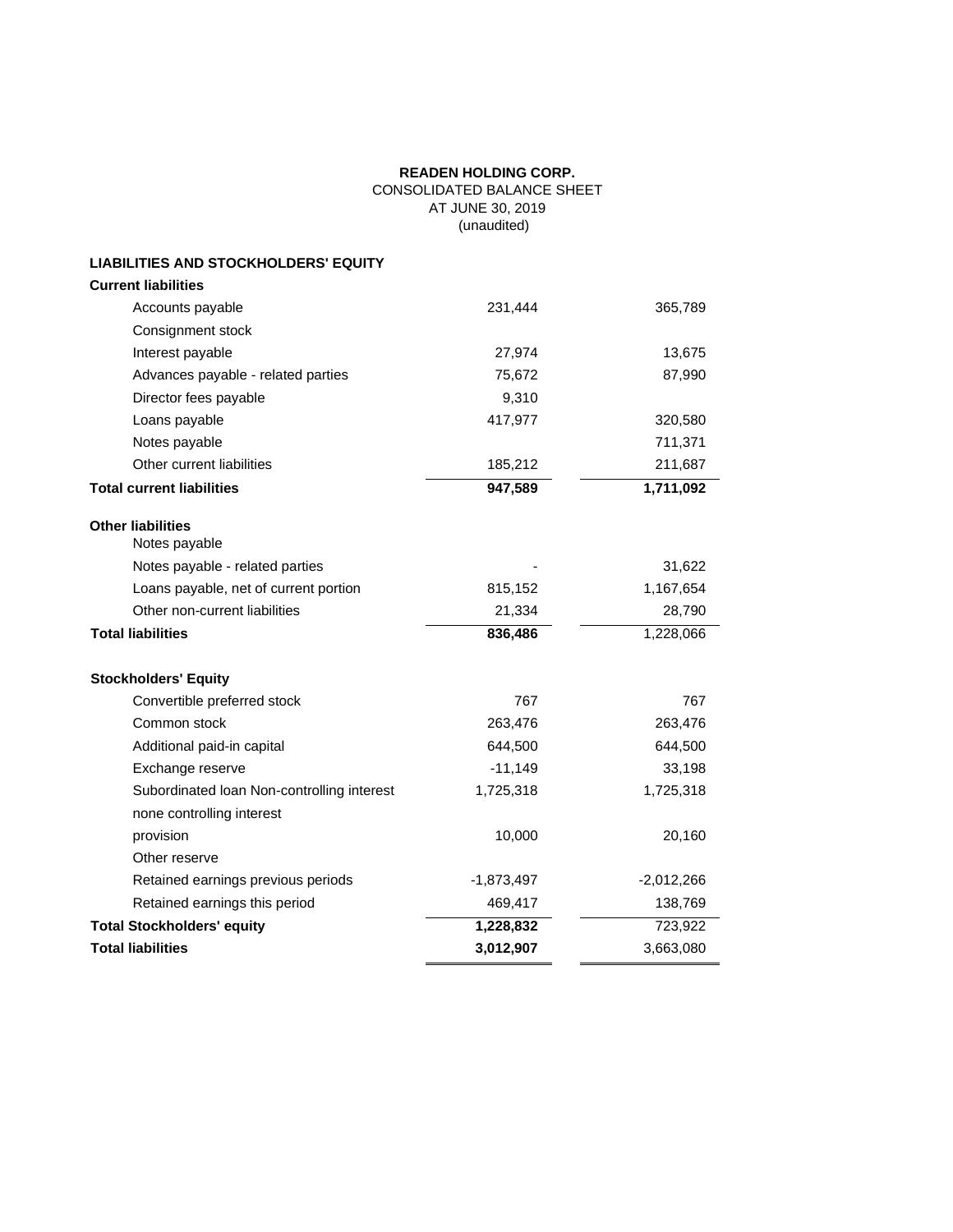# **READEN HOLDING CORP. CONSOLIDATED STATEMENT OF OPERATIONS FOR THE YEAR ENDED JUNE 30, 2019 (unaudited)**

|                                                                                                      | Fiscal<br>30/06/2019 | Fiscal<br>30/06/2018 |
|------------------------------------------------------------------------------------------------------|----------------------|----------------------|
| Revenue                                                                                              | 14,750,924           | 11,260,021           |
| Cost of goods sold                                                                                   | 9,453,173            | 8,651,252            |
| Gross profit                                                                                         | 5,297,751            | 2,608,769            |
| Operating expenses<br>General and administrative expenses                                            | 4,497,588            | 2,830,060            |
| Total operating expenses                                                                             | 4,497,588            | 2,830,060            |
| Income (loss) from operations                                                                        | 800,163              | $-221,291$           |
| Profit attributable from an associate<br>Profit attributable from sales of Properties<br>Altembrouck |                      | 0<br>372,616         |
| Other income / (expense)                                                                             |                      | 0                    |
| Finance costs                                                                                        | (45, 613)            | $-34,343$            |
| <b>Financial loss</b>                                                                                | (93,094)             | 0                    |
| Income tax                                                                                           | (192, 039)           | $-61,325$            |
| Revaluation of assets                                                                                | 0                    | $\Omega$             |
| Other income/ loss                                                                                   | 0                    | 83,112               |
| Foreign exchange loss                                                                                | 0                    | 0                    |
| Total other income / (expense)                                                                       | (330, 746)           | 360,060              |
| Tax                                                                                                  |                      |                      |
| Net income (loss)                                                                                    | 469,417              | 138,769              |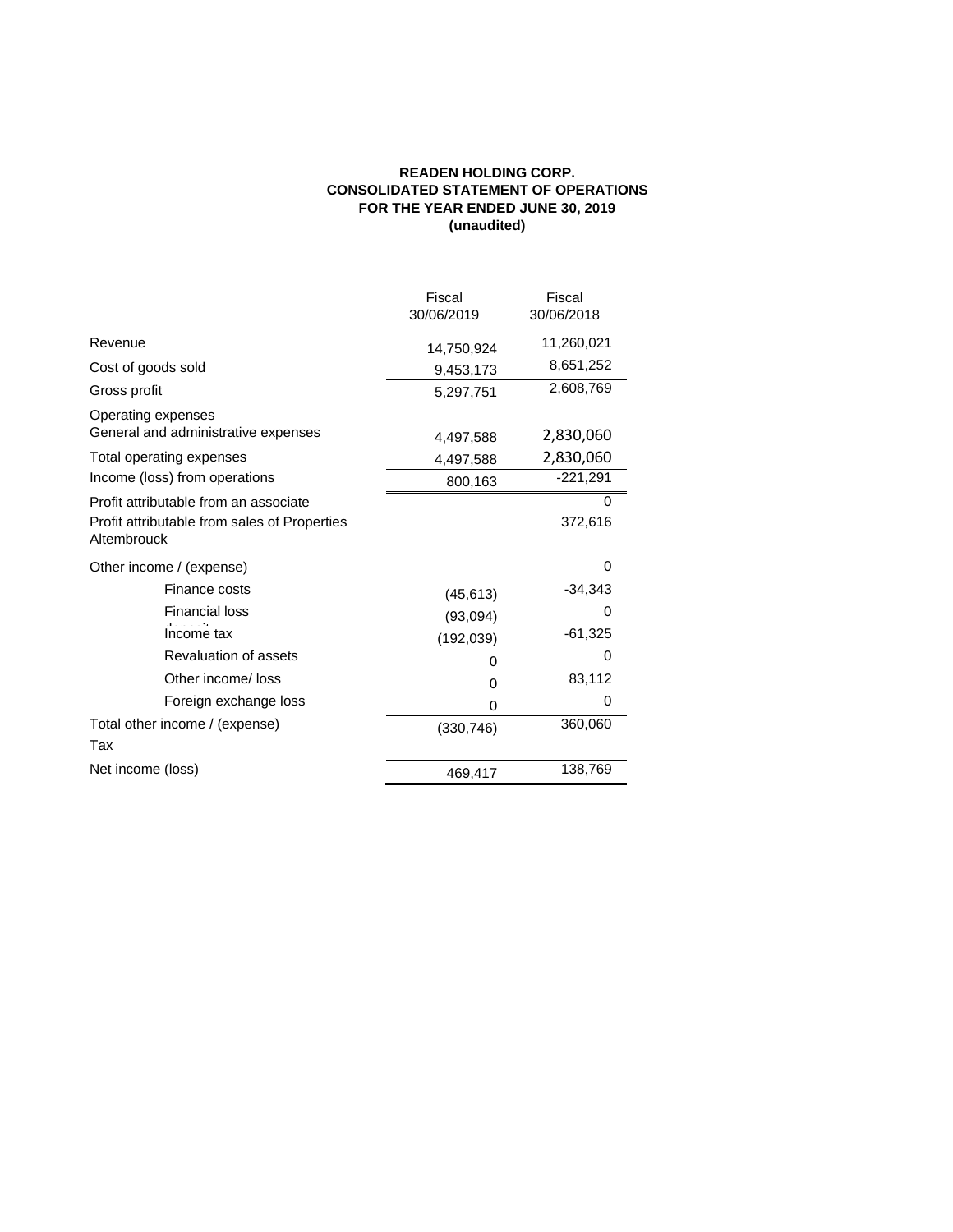# **READEN HOLDING CORP. CONSOLIDATED STATEMENT OF CASH FLOWS FOR YEAR ENDED JUNE 30, 2019 (unaudited)**

| Cash flows from operating activities            |          |                     |            |
|-------------------------------------------------|----------|---------------------|------------|
| Net Income (loss)                               |          | $-469,417$          |            |
| Depreciation and amortization                   |          |                     |            |
|                                                 |          | -----------------   | $-469,417$ |
| Changes in operating assets and liabilities:    |          |                     |            |
| Accounts receivable                             | decrease | $-179,494$          |            |
| Inventory                                       | decrease | $-345,849$          |            |
| Note receivable - related party                 | increase | 255,804             |            |
| <b>Current taxes</b>                            | decrease | $-36,045$           |            |
| Other current assets                            | increase | 148,470             |            |
|                                                 |          | ------------------  | $-157,114$ |
| Property and equipment<br>Goodwill              | decrease | $-1,149,591$        |            |
| Investment available for sale                   | Increase |                     | 115,918    |
| intangible assets                               | increase |                     | 535,101    |
| Deposits                                        |          |                     |            |
| interest in associates                          |          |                     |            |
|                                                 |          | ------------------  | -498,572   |
| Accounts payable                                | Decrease | $-134,345$          |            |
| Consignment stock                               |          |                     |            |
| Interest payable                                | Increase | 14,299              |            |
| Advances payable related parties                | decrease | $-12,318$           |            |
| Notes payable                                   | decrease | $-653,988$          |            |
| Other current liabilities                       | decrease | $-26,475$           |            |
|                                                 |          | ------------------- | $-812,827$ |
| Notes payable                                   |          |                     |            |
| Notes payable - related parties                 | increase | 756,077             |            |
| Loans payable, net of current portion           | decrease | $-7,456$            |            |
| Other non current liabilities                   |          | ----------------    | 748,621    |
| Change in reserve iq to goodwill etc            |          |                     |            |
| Change in subordinated loans and pre            |          |                     |            |
| Change in earnings previous periods             | increase |                     | 330,648.00 |
| Net change in cash and cash equivalent          |          |                     | 80,173     |
| Cash and cash equivalent at beginning of period |          |                     | 21,787     |
| Cash and cash equivalent at end of period       |          |                     | 32,888     |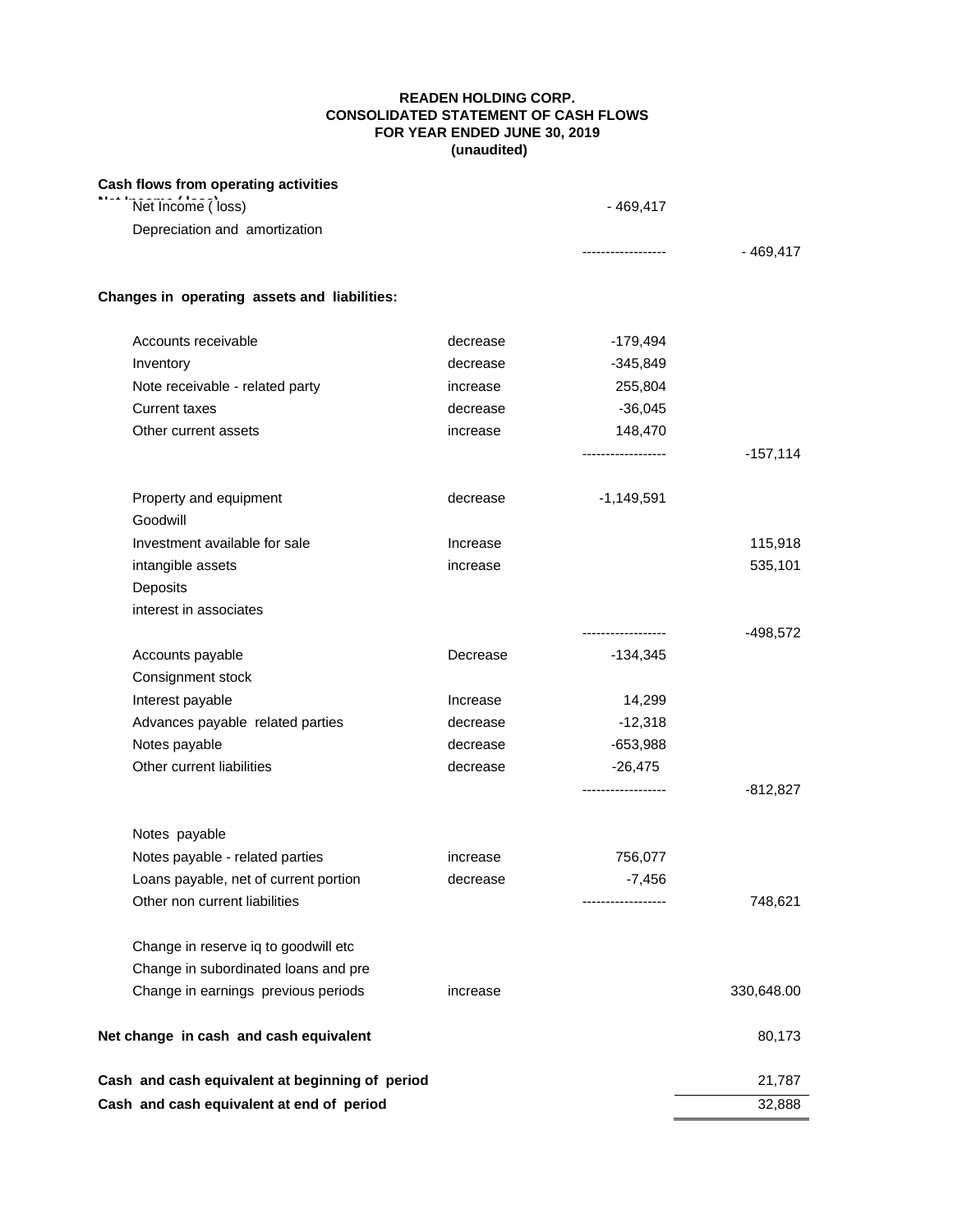|                                               |               |                          |               | FOR THE YEAR ENDED June 30, 2019 |                              |          |                |                           |                           |                     |
|-----------------------------------------------|---------------|--------------------------|---------------|----------------------------------|------------------------------|----------|----------------|---------------------------|---------------------------|---------------------|
|                                               |               |                          |               | (unaudited)                      |                              |          |                |                           |                           |                     |
|                                               |               |                          |               |                                  | <b>Additional</b>            |          |                |                           |                           |                     |
|                                               |               | Preferred Stock Series D | Common Stock  |                                  | Paid-in Capital<br>and other | Exchange |                | Accumulated Shareholders' | controlling<br><u>İsp</u> |                     |
|                                               | <b>Shares</b> | Par Value \$             | <b>Shares</b> | Par Value \$                     | Reserve                      | Reserve  | (loss)/Profits | Equity                    | Interest                  | <b>Total Equity</b> |
| is at July 1, 2018                            | 766,667       | 767                      | 263,476,074   | 263,467                          | 298,000                      | 33,198   | (1,873,497)    | 723,922                   |                           | 723,922             |
|                                               |               |                          |               |                                  |                              |          |                |                           |                           |                     |
| xchange difference                            |               |                          |               |                                  |                              | (44,347) |                |                           |                           |                     |
|                                               |               |                          |               |                                  |                              |          |                |                           |                           |                     |
|                                               |               |                          |               |                                  |                              |          |                |                           |                           |                     |
|                                               |               |                          |               |                                  |                              |          |                |                           |                           |                     |
| let Proffit for the year ended Jun<br>10,2019 |               |                          |               |                                  |                              |          | 496,417        |                           |                           |                     |
|                                               |               |                          |               |                                  |                              |          |                |                           |                           |                     |
| is at June 30, 2019                           | 766,667       | 767                      | 263,476,074   | 263,467                          | 298,000                      | (11,149) | (1, 377, 080)  | 1,228,832                 |                           | 1,228,832           |
|                                               |               |                          |               |                                  |                              |          |                |                           |                           |                     |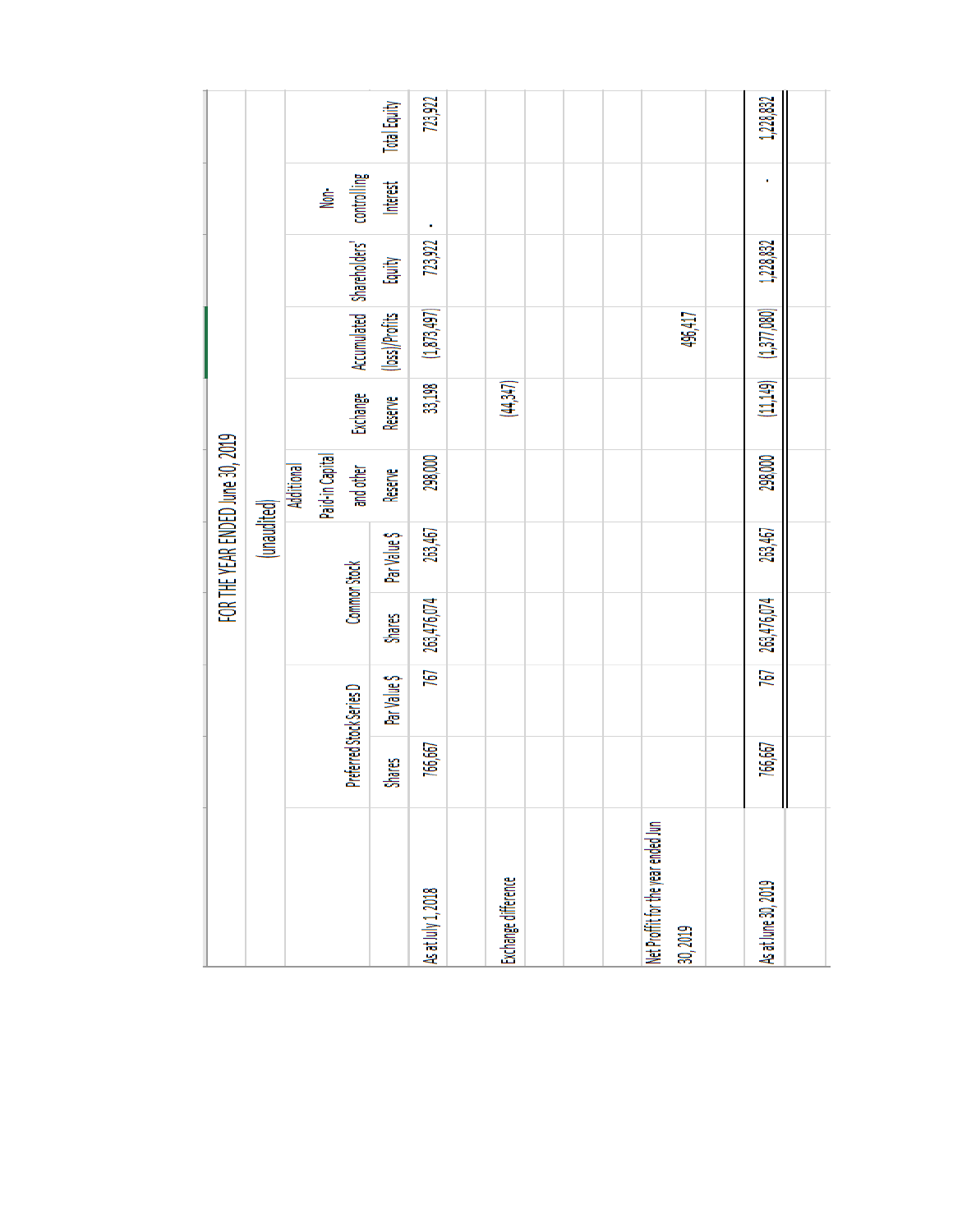# READEN HOLDING CORP. NOTE TO CONSOLIDATED STATEMENTS FOR THE YEAR ENDED JUNE 30, 2019 (unaudited)

#### **1. Background**

Readen Holding Corp., a Nevada corporation, was originally incorporated in the state of Idaho under the name of "Beacon Light Mining Company" in 1953. In 1997, we created a wholly-owned subsidiary with the same name in the state of Nevada. We then merged into the Nevada subsidiary and became a Nevada corporation. We were reincorporated in Nevada on November 19, 1997, under the name "Beacon Light Mining Company." On February 18, 1998, we changed our name to "Beacon Light Holding Corporation." On August 3, 2001, we changed our name to Wellux International, Inc. and operated under that name until May 5, 2005, when we changed our name to Readen Holding Corp.

The Company is engaged in the business of identifying and acquiring privately held equity holdings in various entities worldwide.

## **2. Basis of Presentation**

The accompanying consolidated financial statements include the accounts of the Company and its subsidiaries. All intercompany balances and transactions have been eliminated in consolidation.

The accompanying unaudited consolidated financial statements have been prepared in accordance with accounting principles generally accepted in the United States of America and in Management's opinion, reflect all adjustments, including normal recurring adjustments, necessary to present fairly the Company's financial position at June 30, 2019, and the results of operations and cash flows for the year ended June 30, 2019. The results of operations for the year ended June 30, 2019 are not necessarily indicative of the results that the Company will have for any subsequent fiscal year.

The preparation of financial statements in conformity with accounting principles generally accepted in the United States of America requires Management to make estimates and assumptions that affect the amounts reported in the financial statements and accompanying notes. Actual results could differ from those estimates.

### **3. Liquidity and Operations**

The Company had annual net profit of \$469,417 for the year ended June 30, 2019.

As of June 30, 2019, the Company had cash of \$32,888, accounts receivable of \$409,241, inventory of \$437,817 and accounts Payable of \$231,444. At the Company's discretion, they may decide to raise additional capital in the future through equity or debt financing.

#### **4. Summary of Significant Accounting Policies**

Cash and Cash Equivalents - The Company considers all highly liquid debt instruments with original maturities of three months or less to be cash equivalents.

Revenue Recognition - The Company recognizes revenue from product sales when persuasive evidence of an arrangement exists, shipment has occurred, the seller's price to the buyer is fixed or determinable and collectability is reasonably assured.

Research and Development Expenses - Research and development expenses are charged to operations in the period incurred

Selling and Marketing Expenses - Selling and marketing expenses are expensed as incurred.

General and Administrative Expenses - General and administrative expenses are expensed as incurred. These expenses were \$4,497,588 for the Quarter ended June 30, 2019.

Use of Estimates - The preparation of the financial statements in conformity with accounting principles generally accepted in the United States of America requires management to make estimates and assumptions that affect the reported amounts of assets and liabilities and disclosure of contingent assets and liabilities at the date of the balance sheet and the reported amounts of revenue and expenses during the reporting period. Significant estimates include the Company's debt discount, and share-based compensation expense. Actual results could differ from these estimates.

Stock-Based Compensation - The Company accounts for stock-based compensation under the provisions of FASB ASC 718 (Statement of Financial Accounting Standards No. 123 (revised 2004), "SHARE-BASED PAYMENT"), which requires the Company to measure the stockbased compensation costs of share-based compensation arrangements based on the grant date fair value and generally recognizes the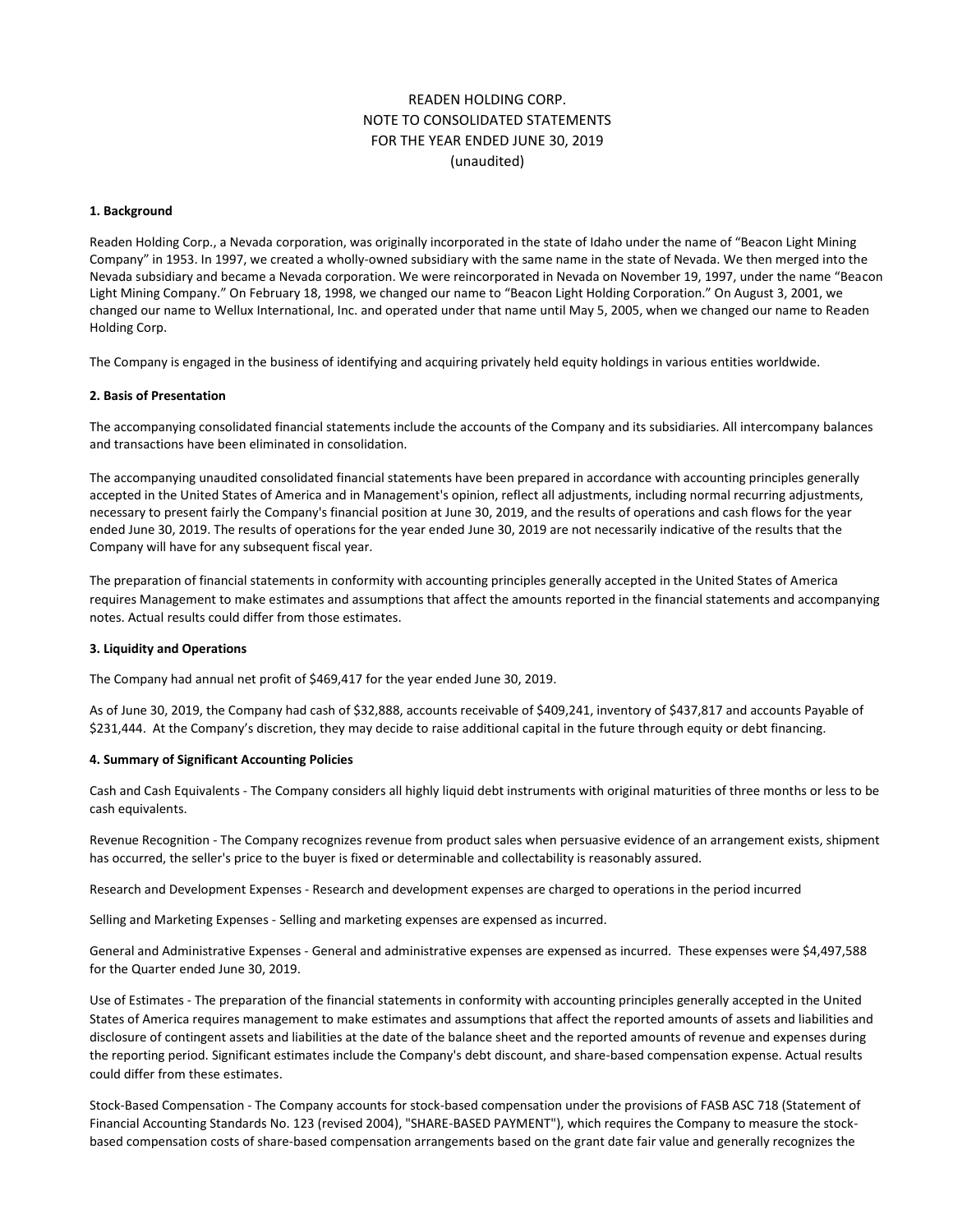costs in the financial statements over the employee's requisite service period. Stock-based compensation expense for all stock-based compensation awards granted was based on the grant date fair value estimated in accordance with the provisions of FASB ASC 718.

Income Taxes - The Company accounts for its income taxes under the provisions of FASB-ASC-10 "Accounting for Income Taxes." This statement requires the use of the asset and liability method of accounting for deferred income taxes. Deferred income taxes reflect the net tax effects of temporary differences between the carrying amounts of assets and liabilities for financial reporting purposes and the amounts used for income tax reporting purposes, at the applicable enacted tax rates. The Company provides a valuation allowance against its deferred tax assets when the future realization of the assets is no longer considered to be more likely than not.

Convertible Notes Payable - The Company accounts for any convertible notes payable under the provisions of FASB ASC 470 (Staff Position No. APB 14-1"Accounting for Convertible Debt Instruments that may be Settled in Cash upon Conversion (including partial cash settlement"). FASB ASC 470 clarifies that convertible debt instruments that may be settled in cash upon conversion (including partial cash settlement) are not addressed by FASB ASC 470-20-65-1 (paragraph 12 of APB Opinion No. 14, "Accounting for Convertible Debt Instruments", Debt and Debt Issued with Stock Purchase Warrants"). Additionally, FASB ASC 470 specifies that issuers of such instruments should separately account for the liability and equity components in a manner that will reflect the entity's nonconvertible debt borrowing rate when interest cost is recognized in subsequent periods.

#### **5**. **Balance Sheet Information**

Property and equipment - As of June 30, 2019, the Company owned buildings, furniture, plant and equipment with a net value of \$916,651. Property and equipment are stated at cost, net of accumulated depreciation. Expenditures for maintenance and repairs are expensed as incurred; additions, renewals and betterments are capitalized. Depreciation of property and equipment is provided using the straight-line method with estimated lives ranging from 3 to 27.5 years as follows:

Total Property and equipment \$916,651

Intangible Asset of \$535,101

Advances Payable - related parties - During the year ended June 30, 2019, the amount is \$75,672

Interest Payable: during the year ended June 30, 2019 is \$27,974

Other current liabilities - As of June 30, 2019, the Company owes \$(185,212) to various companies.

# **6. Stockholders' Equity**

#### DESCRIPTION OF SECURITIES:

The Company is authorized to issue up to 295,000,000 shares of common stock (1), par value \$.001 per share, of which 263.467.074 shares were issued and outstanding as of June 30, 2019. The Company is also authorized to issue up to 5,000,000 shares of Series B Preferred convertible stock, par value \$.001 per share, of which 766,667 shares were issued and outstanding as of June 30, 2019.

#### Common stock:

The Company is authorized to issue up to 295,000,000 shares of common stock, par value \$.001 per share, of which 263.467.074 shares were issued and outstanding as of June 30, 2019.

Each shareholder is entitled to one vote for each share of common stock owned of record. The holders of shares of common stock do not possess cumulative voting right, which means that the holders of more than 50% of the outstanding shares voting for the election of directors can elect all of the directors, and in such event the holders of the remaining shares will be unable to elect any of our directors. Holders of outstanding shares of common stock are entitled to receive dividends out of assets legally available at such times and in such amounts as our Board of Directors may determine. Upon our liquidation, dissolution, or winding, the assets legally available for distribution to our shareholders will be distributable ratably among the holders of the shares outstanding at the time. Holders of our shares of common stock have no pre-emptive, conversion, or subscription rights, and our shares of common stock are not subject to redemption. All our shares of common stock are fully paid and non-assessable.

### Preferred stock:

The Company is authorized to issue 5,000,000 shares of Series B Preferred Stock at a par value of \$0.001 per share. The Company had 766,667 issued and outstanding Series B Preferred Stock shares as of June 30, 2019.